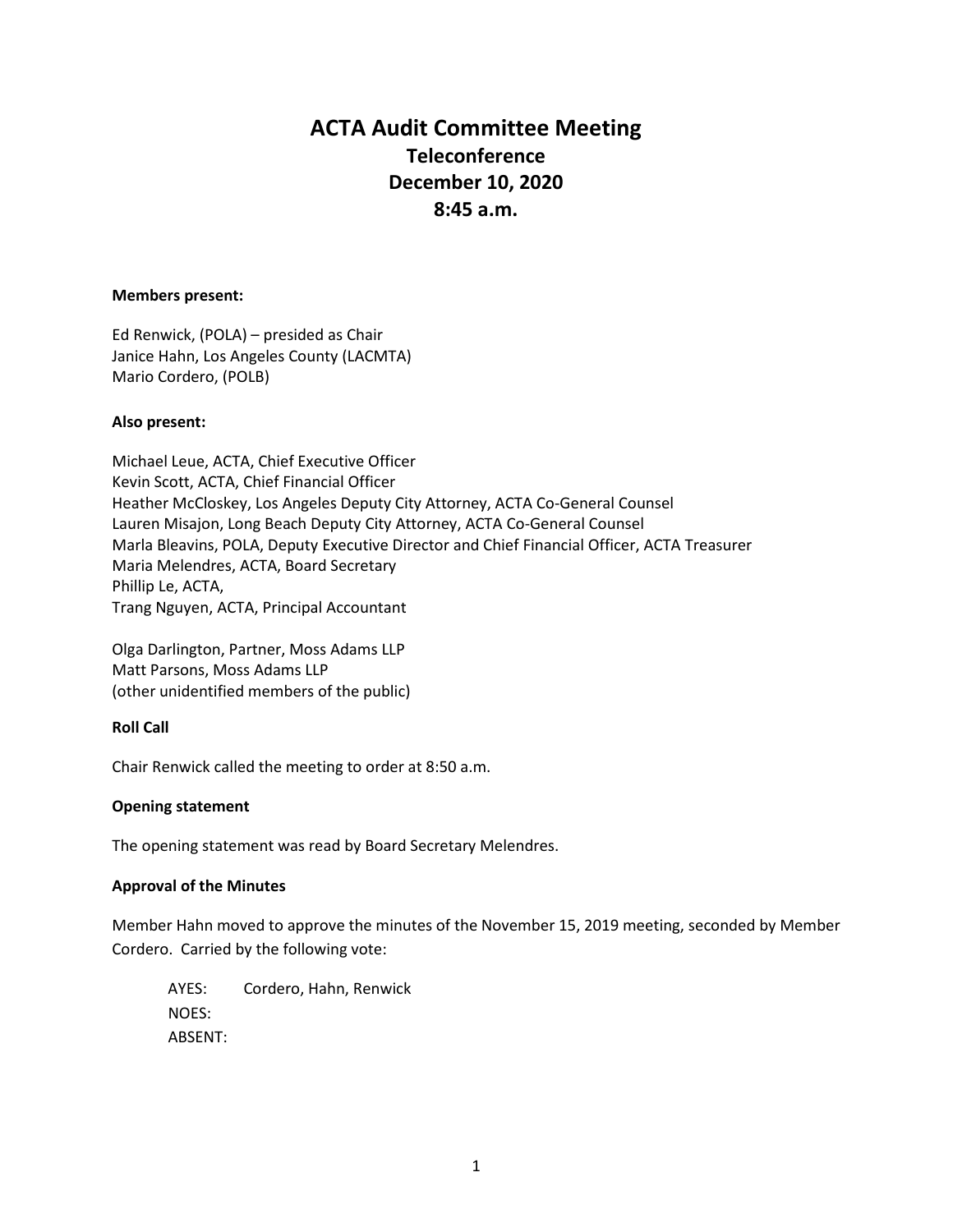# **Audit Committee Agenda**

# **ITEM 2 – Moss Adams discussion of Audited Financial Statements for FYE June 30, 2020 and Single Audit**

• Ms. Olga Darlington, Partner for Moss Adams LLP (Moss Adams) presented the 2020 Audit Results, including the Auditor Report on the Financial Statements and Single Audit Reports.

# *Auditor Opinions and Reports*

- Ms. Darlington stated that an unmodified opinion on the financial statements was issued. The audit was performed remotely, however, no delays were encountered.
- In addition, there were two compliance reports issued as a result of the audit: 1) Report on Internal Control over Financial Reporting, required under Government Auditing Standards; and 2) Report on Compliance for the Major Federal Program and Report on Internal Controls, required by the Uniform Guidance. No findings were reported.

# *Areas of Audit Emphasis*

- Ms. Darlington stated internal controls were looked at very closely. This year, in particular, due to the new requirements to work remotely, internal controls were looked at. There were no significant changes in internal controls by the staff due to the new work environment.
- Ms. Darlington stated that revenue recognition was a focus; there was a slight drop in revenue, as disclosed in the footnotes of financial statements due to the COVID-19 pandemic. Long term impact is unknown at this time.
- Another focus is debt activity. Given the significant amount of debt, it is ensured that balances are confirmed, payments are being made and covenants met.
- In addition, compliance with federal and state laws and regulations, particularly for the purposes of federal grants were looked at. The federal grant received by the agency in the amount of \$888,000 was a pass-through grant from the by U.S. Department of Transportation and the California Department of Transportation.
- Ms. Darlington stated that the audit was planned and procedures carried out without any modifications. The audit plan was communicated via electronic communications to the audit committee in May 2020, distributed by Mr. Jim Preusch.
- In regards to new accounting policies and unusual transactions, Ms. Darlington stated that there were none.
- In regards to management judgments and accounting estimates, these are looked at because they are higher risk areas. In ACTA's financial statements, there is not a lot of unusual or significant estimates. No exceptions were found in the methodology being applied to calculating and reporting balances.
- Ms. Darlington stated there were no difficulties encountered in performing the audit. There were challenges due to the remote workplace, however, there were no delays in ACTA staff responses.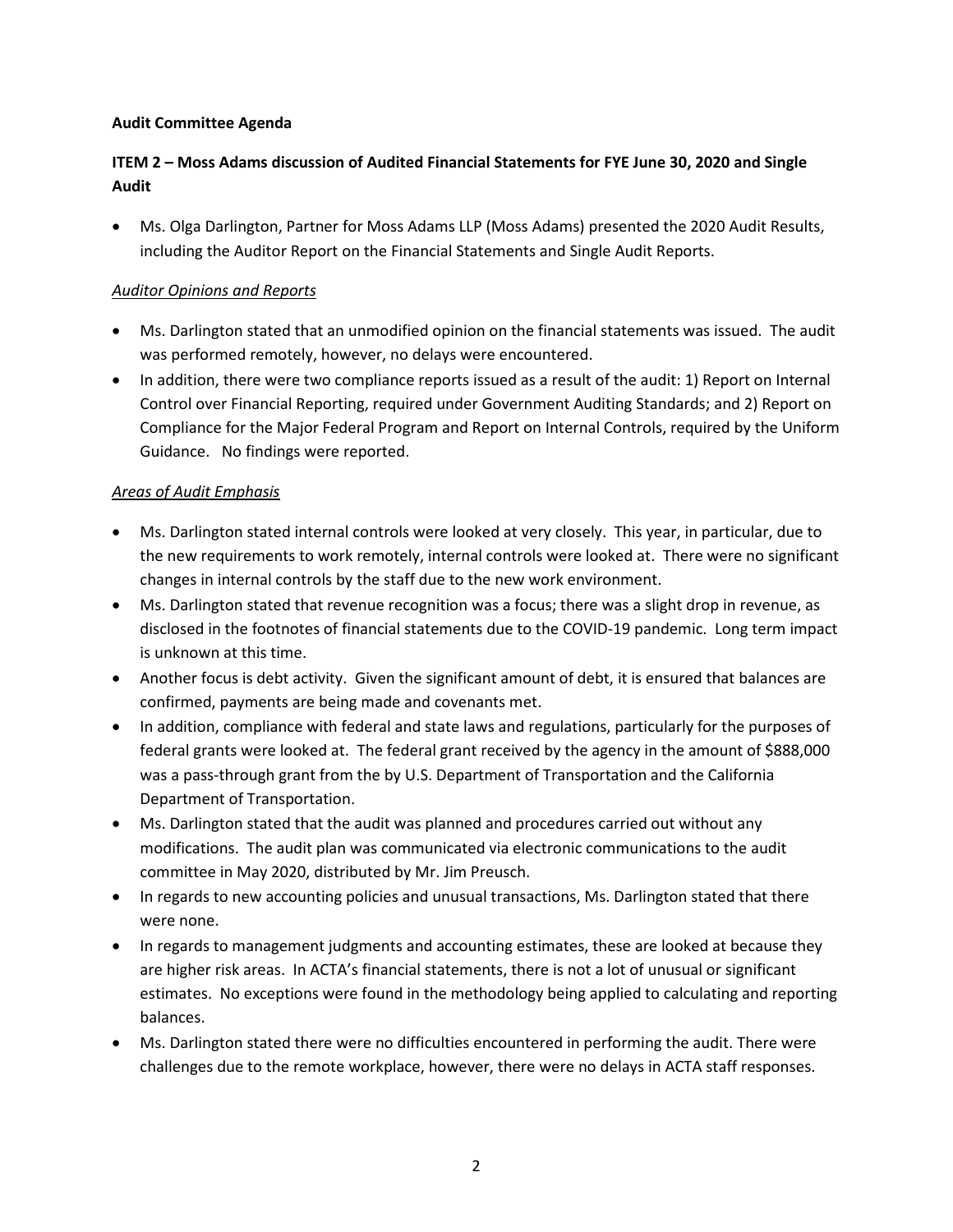- In addition, there were no findings during the audit and no modifications in the form of audit adiustments.
- In regards to significant risks and exposures, note 11 has a paragraph regarding the COVID-19 pandemic and the impact on current year revenues and uncertainty going forward.
- Ms. Darlington stated that there were no disagreements with management over application of accounting standards.
- There were no material weaknesses or significant deficiencies in regards to internal controls.
- Representations of management is requested in the letter found in Exhibit 1, which is a standard representation signed every year.
- Chair Renwick asked if there were changes in the representation letter. Mr. Darlington responded that it included only standard updates.
- In regards to material uncertainties, a paragraph disclosure has been included in past financial statements stating the negative net position and management explanation causing that, which is the accrued interest on capital appreciation bonds and not the current pandemic.
- Ms. Darlington added that they did not identify any indication of fraud during the audit.
- In regards to accounting developments, GASB issued 5 new standards in 2020. The two significant standards the firm has been working with management on are Leases GASB 87 and Fiduciary Activities GASB 84. Implementation for both standards has been deferred by 12 months and 18 months. In 2021 and 2022, the financials will see more changes from the new accounting standards.
- Chair Renwick complemented ACTA for a clean audit. He also asked Mr. Scott if the net loss this year from a cash perspective was \$7 million. Mr. Scott confirmed that it was correct. Chair Renwick added that there was a \$30 million loss projection, instead of the actual \$7 million, which was great news.
- Ms. Hahn asked whether ACTA could apply for CARES funding due to the effects of the pandemic. Mr. Scott stated that there are two potentially promising areas, the cyber security bill and national defense.
- Ms. Darlington re-introduced Mr. Matt Parsons who will be the incoming lead audit partner for next year's engagement due to the state's requirement to rotate the lead audit partner every six years.

Member Hahn moved to approve Item 2, seconded by Member Cordero. Carried by the following vote:

AYES: Cordero, Hahn, Renwick NOES: ABSENT:

# **ITEM 3 – Review of Completed Service Provider Audits**

- Mr. Leue introduced the item related to audit of contracted service providers.
- Ms. Hahn asked why RailWorks had not been audited. Mr. Leue responded that the current audit of RailWorks to be completed in the coming weeks is a year ahead of other contractors.
- After some discussion regarding overbilling and underbilling, Mr. Leue stated that he and Mr. Scott will work with the firms regarding their method of estimating overhead rates.